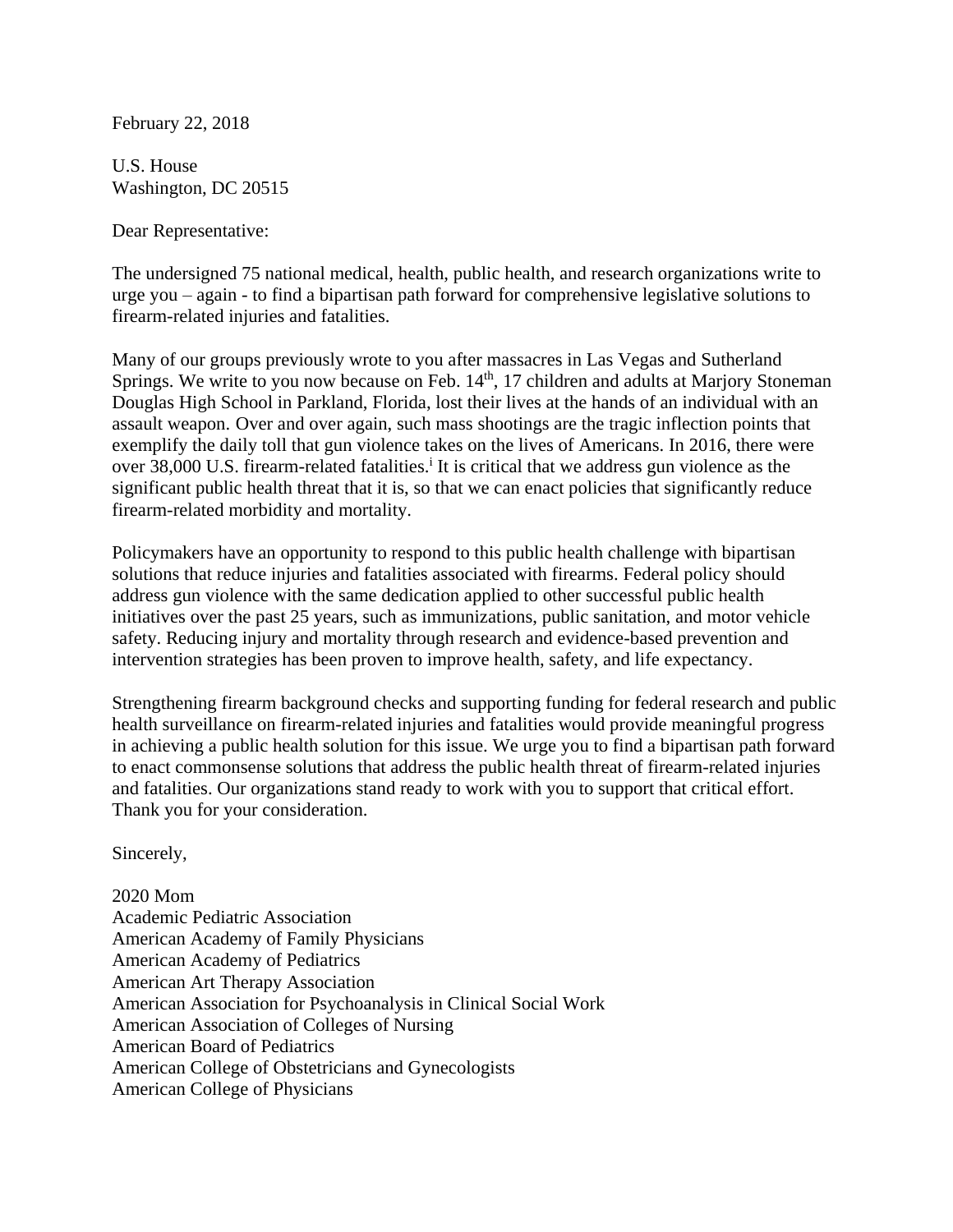American College of Preventive American Counseling Association American Medical Association American Medical Women's Association American Nurses Association American Osteopathic Association American Pediatric Society American Pediatric Surgical Association American Psychiatric Association American Psychoanalytic Association American Psychological Association American Public Health Association American Society of Nuclear Cardiology Association for Ambulatory Behavioral Healthcare Association of American Medical Colleges Association of Black Cardiologists Association of Maternal & Child Health Programs Association of Medical School Pediatric Department Chairs Association of Reproductive Health Professionals Association of Schools and Programs of Public Health Association of State and Territorial Health Officials Association of Women's Health, Obstetric and Neonatal Nurses Big Cities Health Coalition Child Injury Prevention Alliance Children's Defense Fund Children's Health Fund Clinical Social Work Association Commissioned Officers Association of the U.S. Public Health Service, Inc. (COA) Council of State and Territorial Epidemiologists Council on Social Work Education Doctors for America First Focus Futures Without Violence GLMA: Health Professionals Advancing LGBT Equality Healthy Teen Network International Association of Forensic Nurses National Alliance to Advance Adolescent Health National Association for Children's Behavioral Health National Association of Community Health Centers National Association of County and City Health Officials National Association of Pediatric Nurse Practitioners National Association of School Nurses National Association of Social Workers National Association of State EMS Officials National Black Nurses Association National Center on Domestic and Sexual Violence